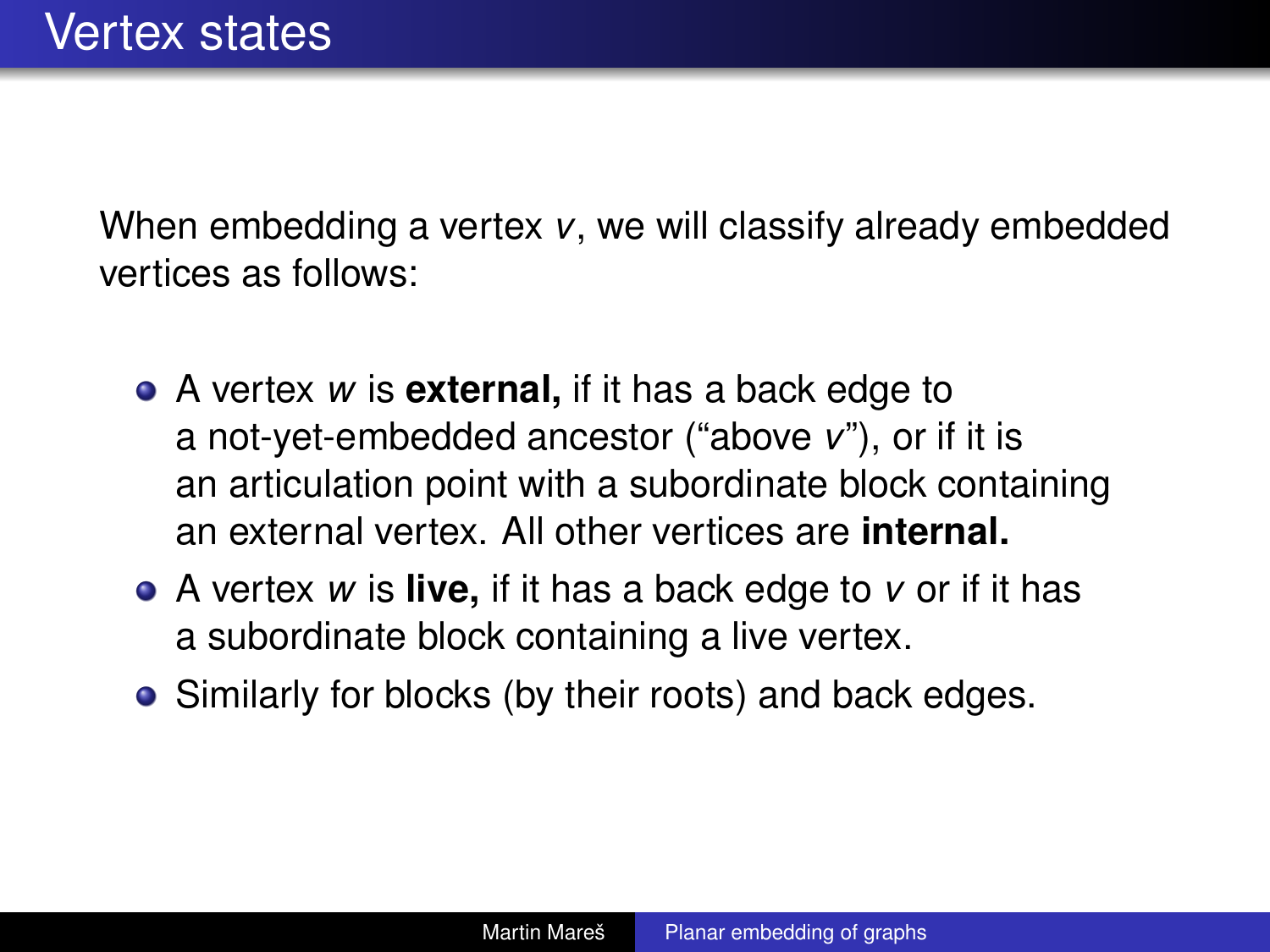- **R1:** In each live vertex, we process (in this order):
	- **1** back edges to *v*
	- 2 subordinate live internal blocks
	- <sup>3</sup> subordinate live external blocks

**R2:** when we enter a subordinate block, we choose the walking direction (in this order):

- **1** to a live internal vertex
- 2 to a live external vertex

If this direction differs from the present one, the subordinate block and all its descendant blocks will be flipped.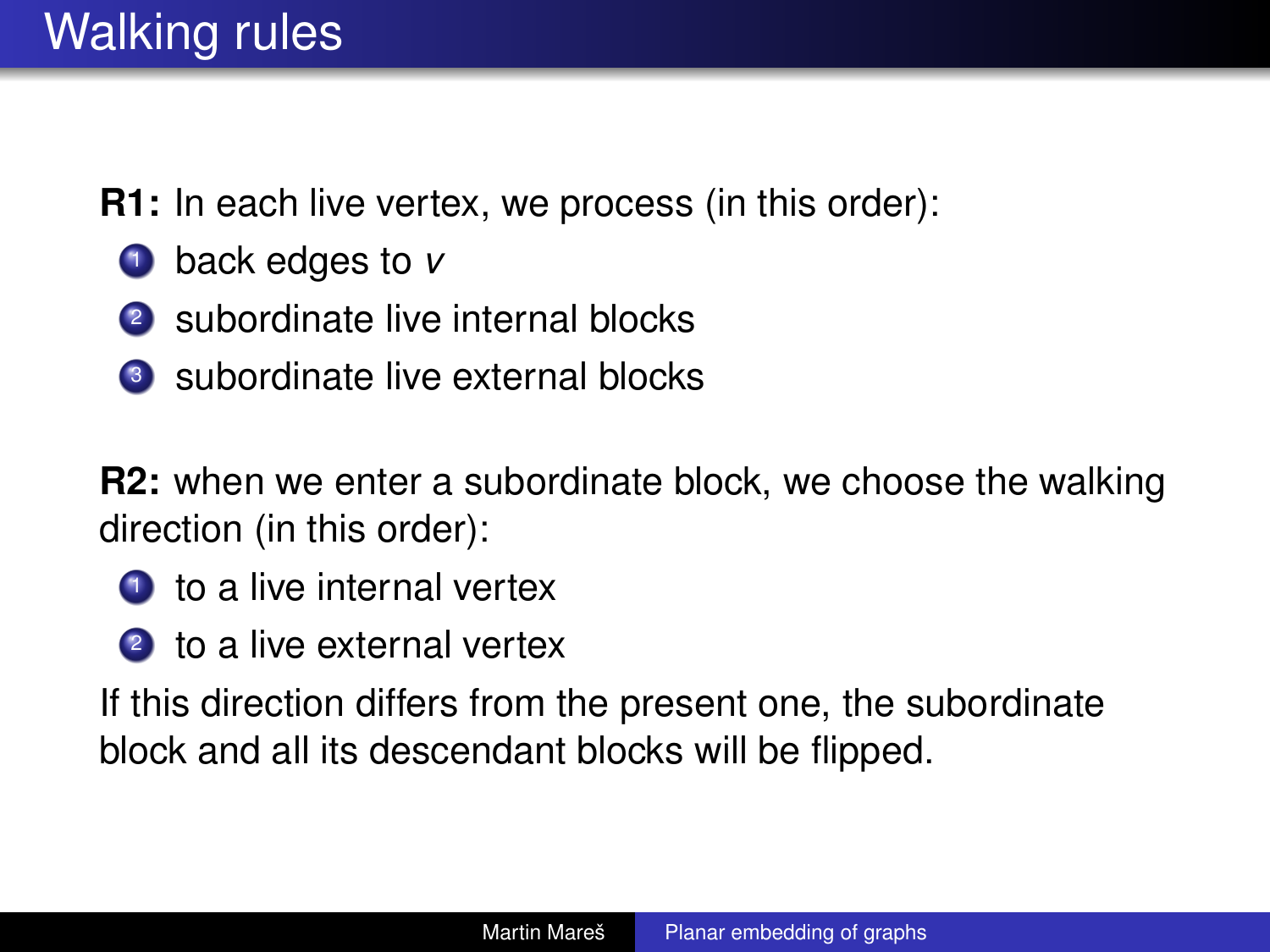- <sup>1</sup> If the graph has more than 3*n* − 6 edges ⇒ NOT PLANAR.
- <sup>2</sup> Depth-first search on the graph: *Enter, Ancestor, LowPoint.*
- <sup>4</sup> We embed vertices *v* in order of decreasing *Enter*s:
	- <sup>5</sup> Embed tree edges from *v* down as trivial blocks (2-cycles):
	- <sup>7</sup> For each child of the vertex *v*, we walk around the boundary in both directions and we embed back edges to *v*. We follow the rules **R1** and **R2.** We stop when we visit an external vertex.
	- <sup>8</sup> If there remains any non-embedded back edge to *v* ⇒ NOT PLANAR.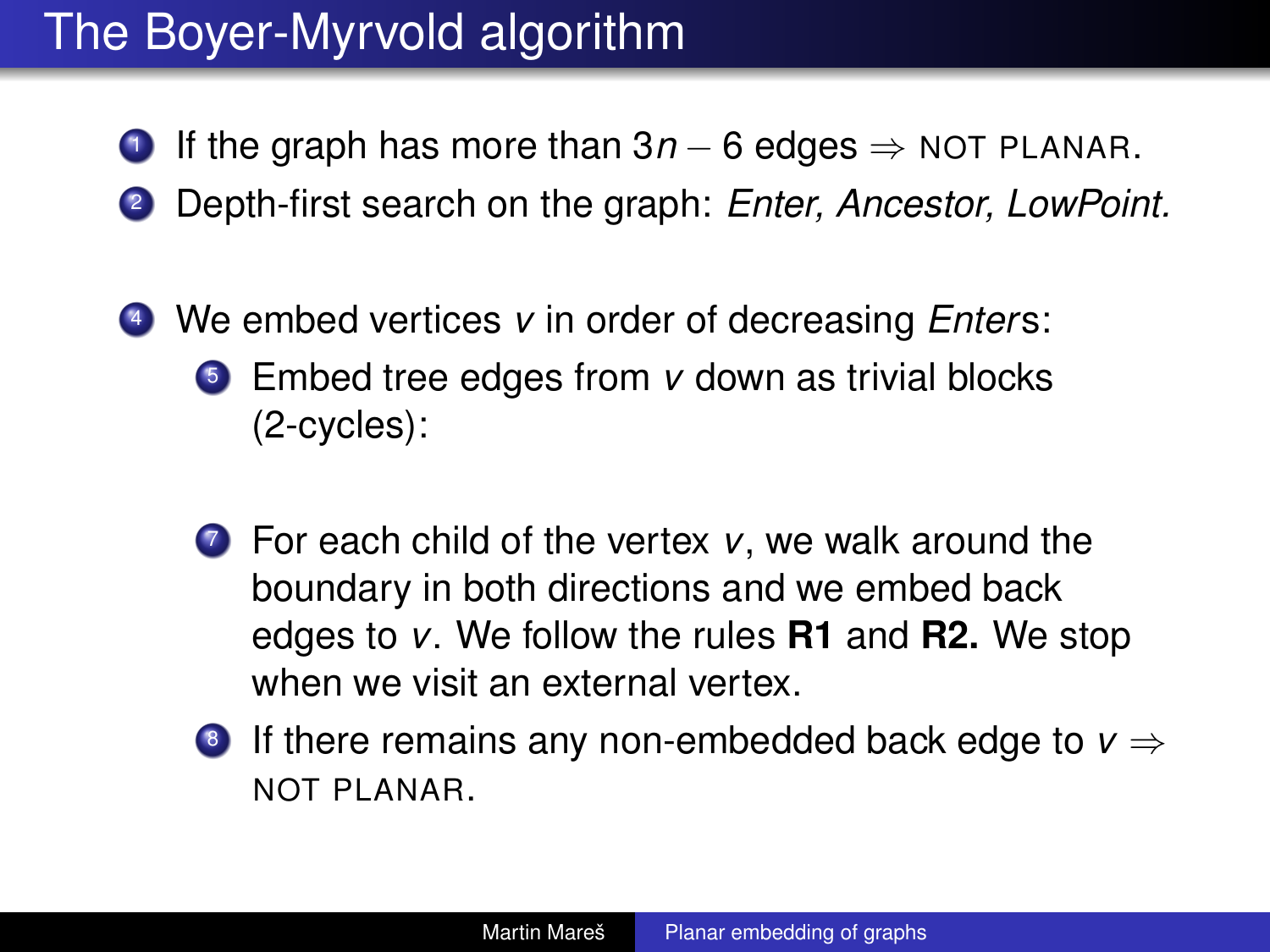- <sup>1</sup> If the graph has more than 3*n* − 6 edges ⇒ NOT PLANAR.
- <sup>2</sup> Depth-first search on the graph: *Enter, Ancestor, LowPoint.*
- <sup>4</sup> We embed vertices *v* in order of decreasing *Enter*s:
	- <sup>5</sup> Embed tree edges from *v* down as trivial blocks (2-cycles):
	- <sup>7</sup> For each child of the vertex *v*, we walk around the boundary in both directions and we embed back edges to *v*. We follow the rules **R1** and **R2.** We stop when we visit an external vertex.
	- <sup>8</sup> If there remains any non-embedded back edge to *v* ⇒ NOT PLANAR.
- $\bullet$  We orient all lists of neighbors  $\Rightarrow$  final embedding.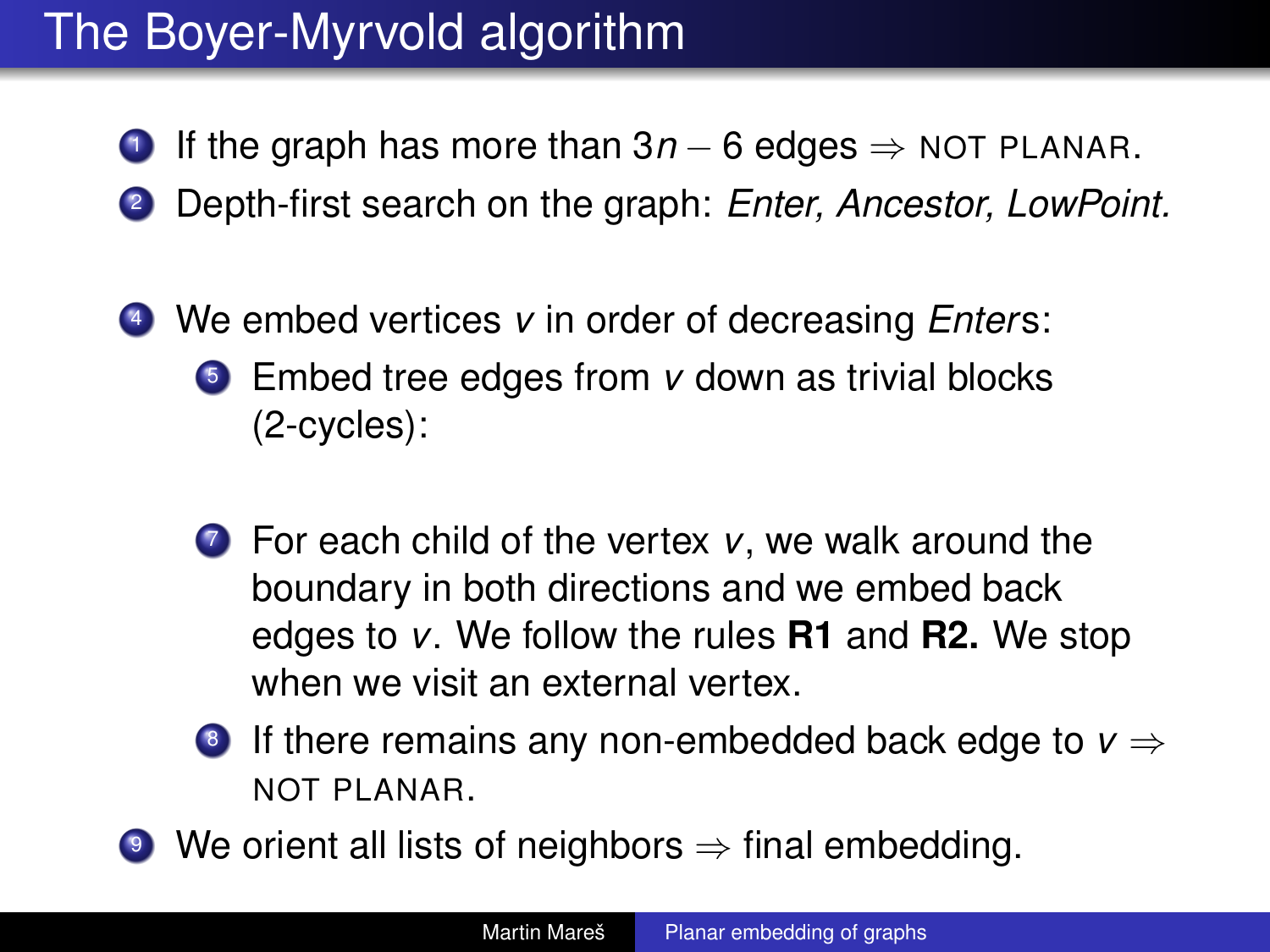- <sup>1</sup> If the graph has more than 3*n* − 6 edges ⇒ NOT PLANAR.
- <sup>2</sup> Depth-first search on the graph: *Enter, Ancestor, LowPoint.*
- <sup>3</sup> We construct *BlockList*s and sort them.
- <sup>4</sup> We embed vertices *v* in order of decreasing *Enter*s:
	- <sup>5</sup> Embed tree edges from *v* down as trivial blocks (2-cycles):
	- <sup>7</sup> For each child of the vertex *v*, we walk around the boundary in both directions and we embed back edges to *v*. We follow the rules **R1** and **R2.** We stop when we visit an external vertex.
	- <sup>8</sup> If there remains any non-embedded back edge to *v* ⇒ NOT PLANAR.
- $\bullet$  We orient all lists of neighbors  $\Rightarrow$  final embedding.